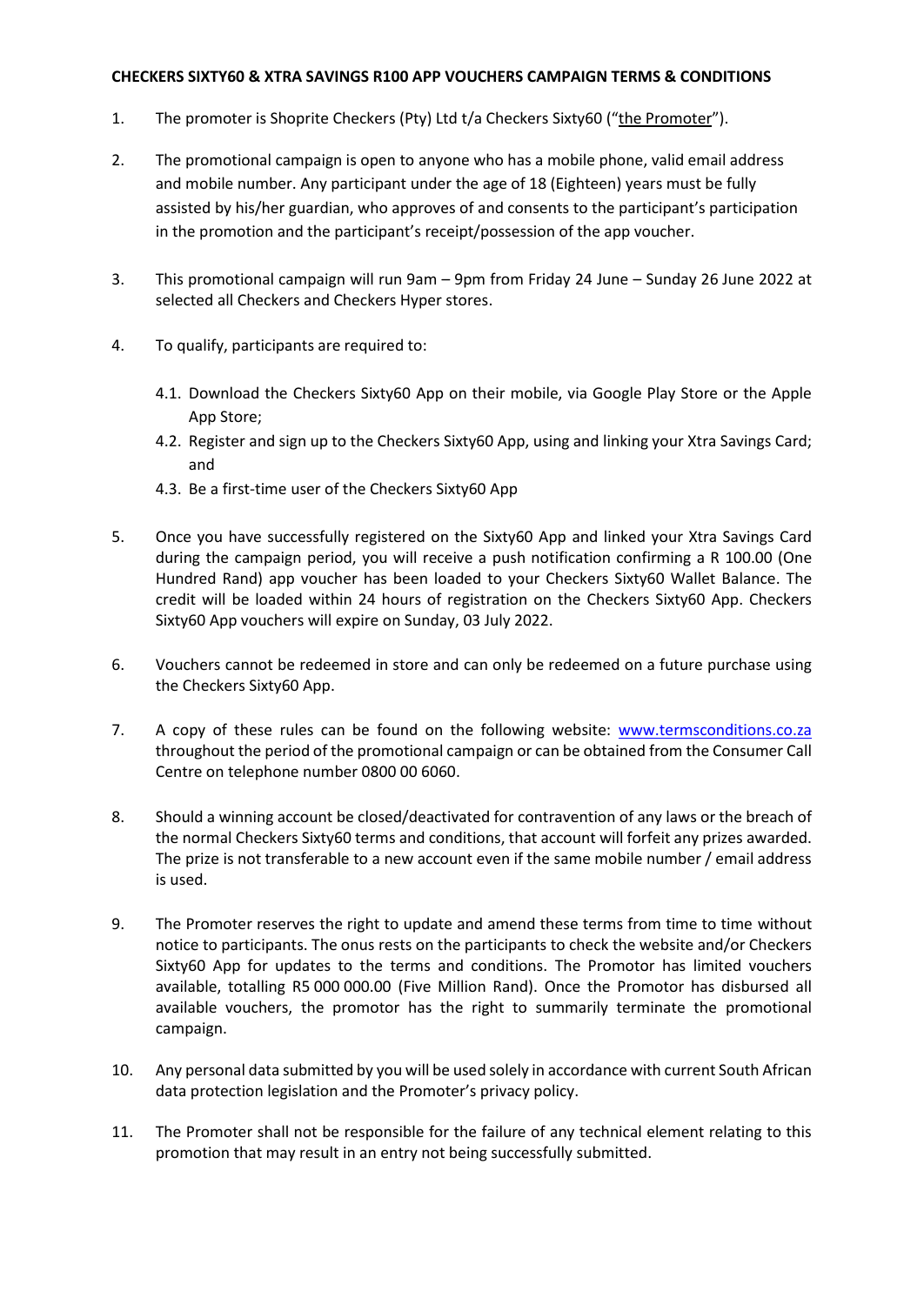- 12. The Promoter reserves the right to disqualify any entry if any act of fraud or dishonesty is suspected, including without limitation, through the manipulation of code or otherwise frequently falsifying data.
- 13. The Promoter has the right in its sole discretion to summarily disqualify a winner who, at any time, does not act in accordance with the spirit of the promotion. A disqualified winner shall immediately forfeit their right, title or interest in any prize/voucher.
- 14. No applications from agents, third parties, organised groups or applications automatically generated by computer will be accepted. No incomplete or corrupted entries will be accepted. Entries will only be accepted if they comply with all entry instructions.
- 15. **NOTE**: Any attempt to use multiple e-mail or Facebook accounts or other tactics to register for multiple accounts may result in disqualification and all associated entries will be void. Entries or votes generated by script, macro, bot, commercial contest subscription, incentives or other means not sponsored by the Promoter, vote-swapping sites, voting software, entering service sites or any other automated means and entries or votes by any means that subvert the entry/voting process or do not conform to the terms or spirit of these competition rules, will void the entry/votes and may disqualify the entrant.
- 16. The vouchers are not transferable and cannot be exchanged for cash.
- 17. The Promoter reserves the right to use the images taken of the winners in this campaign for publicity purposes in any manner they deem fit, without remuneration being made payable to the winner. However, winners have the right to object to these images being used by written notification to the Promoter at Shoprite Checkers Home Office, Cnr William Dabbs Street and Old Paarl Road, Brackenfell, 7560, Att: Legal Department.
- 18. The Promoter shall have the right to change or terminate the promotional campaign immediately and without notice, if deemed necessary in its opinion and if circumstances arise outside of their control. In the event of such change or termination, all participants agree to waive any rights that they have in respect of this promotional campaign and acknowledge that they will have no recourse against the Promoter or its agents.
- 19. Neither the Promoter, its agents, associated companies nor any directors, officers or employees of such, shall be liable for any loss or damage, whether direct, indirect, consequential or otherwise arising from any cause whatsoever, which may be suffered by the participant.
- 20. Participation in the promotional campaign constitutes acceptance of the promotional campaign rules and participants agree to abide by the rules.
- 21. All information on the website, digital channels and till slip is provided by Shoprite Checkers (Pty) Ltd or is licensed from various license holders. You may only use this information to assist in learning more about any particular product or service. You may not store, reuse or utilise this information for any commercial purpose.
- 22. You may not use any form of automated search or download technology to access this site without our prior written consent.
- 23. By accepting the terms and condition as set out herein, you confirm that you are aware of the information that is being collected by us and that this information will be solely processed for the purposes of this promotion.